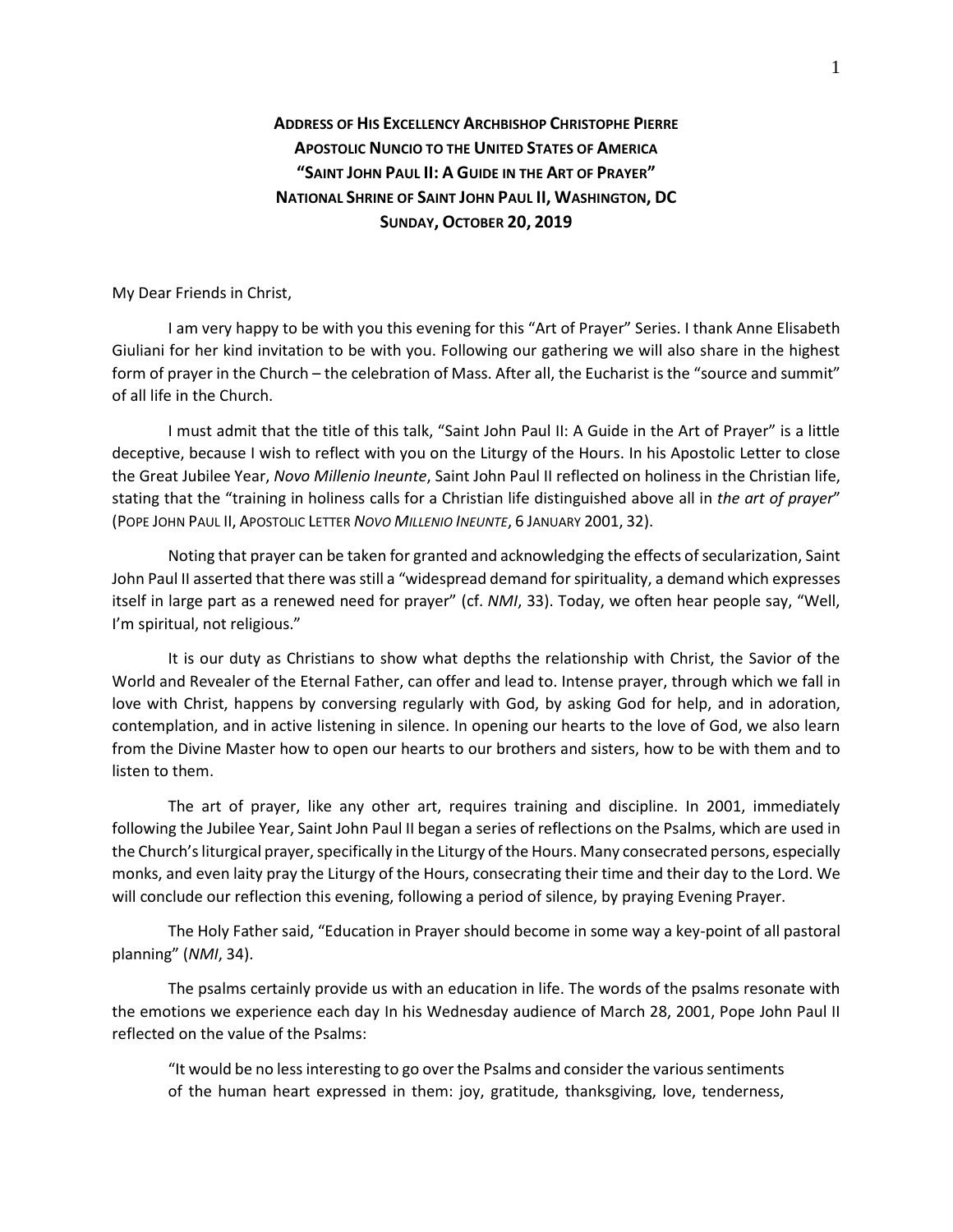enthusiasm, but also intense suffering, complaint, please for help and for justice, which sometimes lead to anger and imprecation. In the Psalms, the human being fully discovers himself." (POPE JOHN PAUL II, GENERAL AUDIENCE, 28 MARCH 2001)

In his first encyclical letter, John Paul II identified Christ as the Redeemer of Man, who is the center of the universe and of history (cf. POPE JOHN PAUL II, ENCYCLICAL LETTER *REDEMPTOR HOMINIS* 4 MARCH 1979, 1) and recalled what was already said about Him by the Second Vatican Council, namely that He "in the very revelation of the mystery of the Father and of his love, *fully reveals man to himself* and brings to light his most high calling" (cf. *REDEMPTOR HOMINIS*, 8).

It should come as no surprise that the Fathers of the Church identified Christ as the key to understanding the Psalms, as John Paul II described:

"The Fathers were firmly convinced that the Psalms speak of Christ. The risen Jesus, in fact, applied the Psalms to Himself when he said to his disciples, 'Everything written about me in the law of Moses and the prophets and psalms must be fulfilled' (Luke 24:44). The Fathers add that in the Psalms, Christ is spoken to or it is even Christ who speaks. In saying this, they were thinking not only of the individual person of Christ, but of the *Christus totius*, the total Christ, composed of Christ the Head and his members." (POPE JOHN PAUL II, GENERAL AUDIENCE, 28 MARCH 2001)

In this light, Christians attempted to read and understand the Psalms, but little by little, they began to sing the psalms, even in choir. This practice flourished during monastic times, leading some such as St. Romuald to assert that "the Psalms are the only way to experience deep prayer."

Gradually, this praying and chanting of the psalms in common took the shape of the Church's Liturgy of the Hours. Pope Benedict XVI saw the chanting of the monks and their ordered way of life, not as an explicit attempt to create a culture, but as a means to seek the face of God. Their goal was the *quaerere Deum*. He commented:

"*Quaerere Deum*: because they were Christians, this was not an expedition into a trackless wilderness, a search leading them into total darkness. God himself had provided signposts, indeed he had marked out a path which was theirs to find and follow. This path was his word, which had been disclosed to men in the books of the sacred Scriptures. Thus, by inner necessity, the search for God demands a culture of the word … Because in the biblical word God comes toward us and we towards him, we must learn to penetrate the secret of language, to understand it in its construction and in the manner of its expression." (POPE BENEDICT XVI, "MEETING WITH REPRESENTATIVES OF THE WORLD OF CULTURE, 12 SEPTEMBER 2008)

The monastic culture, which gained prominence especially through the Benedictine Tradition profoundly influenced culture. In communal prayer, one is singing in the presence of the heavenly court and, in theory, in harmony with the angels and saints. Communal prayer, done rightly and in a contemplative way, is a sure remedy against the individualism and, at times, selfishness that characterize contemporary American culture. The chanting of the psalms is not a form of "private creativity", to use the words of Benedict XVI, but is rather "about vigilantly recognizing with the 'ears of the heart' the inner laws of the music of creation."